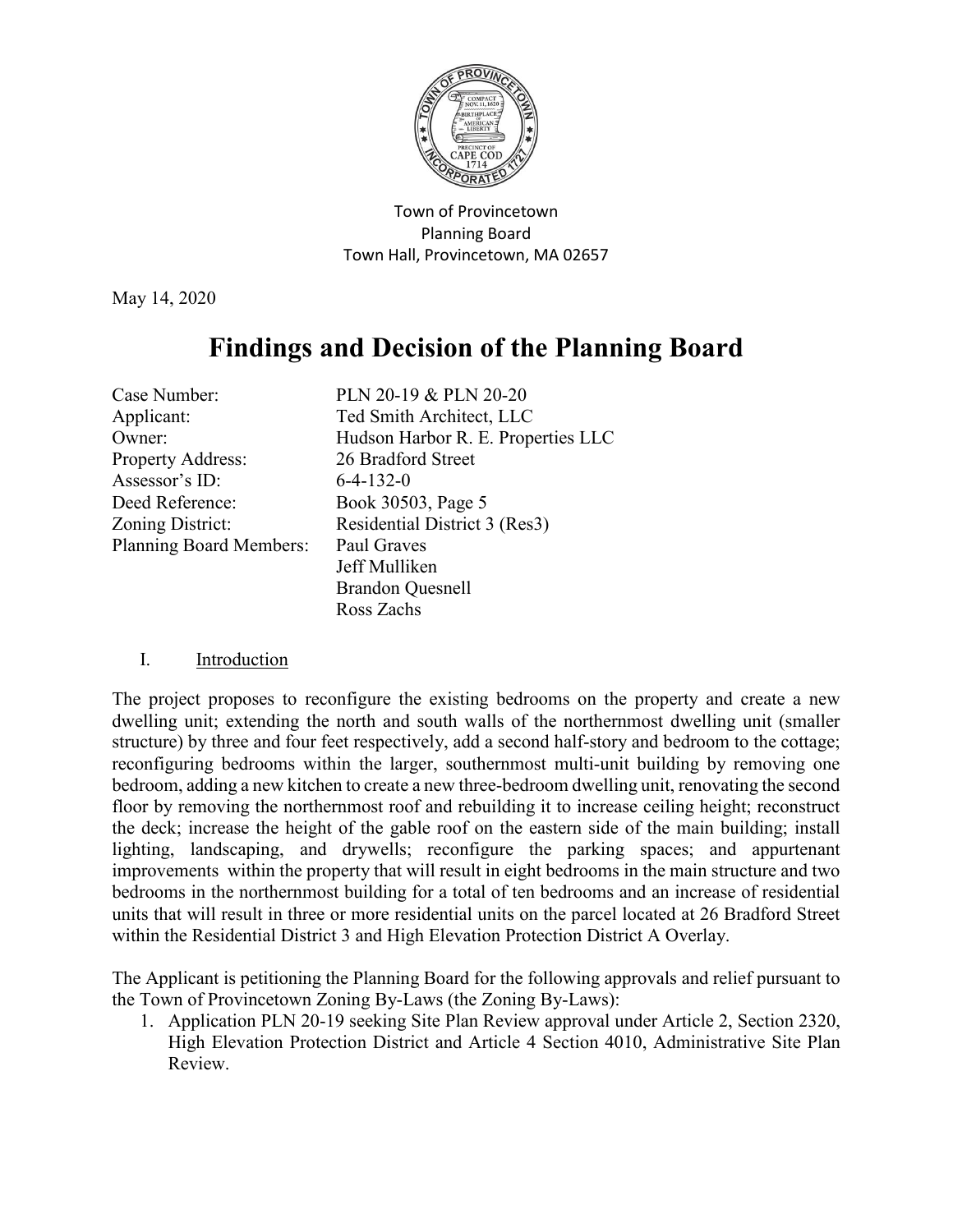2. Application PLN 20-20 seeking Site Plan Review by Special Permit under Article 4, Section 4015 a. (1) for developments consisting of an increase of residential units that will result in three or more residential units on any parcel.

# II. Decision

The Planning Board hereby approves the Site Plan pursuant to the Zoning By-Laws, Article 2, Section 2320, High Elevation Protection District and Section 4010, Administrative Site Plan Review, and grants Site Plan Review by Special Permit relief pursuant to the Zoning By-Law, Article 4, Section 4015 a. (1) for developments consisting of an increase of residential units that will result in three or more residential units on any parcel.

## III. General Findings

- 1. The Property is located at 26 Bradford Street in Provincetown, Massachusetts, is known by the Assessor's Office as Parcel ID: 6-4-132-0, and is recorded land in Book 30503, Page 5 at the Barnstable County Registry of Deeds.
- 2. The Property is located in the Residential 3 zoning district and the High Elevation Protection District A Overlay.
- 3. The Property is  $9.947 \pm$  square feet in size and currently improved with existing multi-unit residential guest house and cottage.
- 4. The proposed Project includes reconfiguring the existing bedrooms on the property and creating one new dwelling unit; extending the north and south walls of the northernmost cottage structure by three and four feet respectively, add a second half-story and bedroom to the cottage; reconfiguring bedrooms within the larger, southernmost multi-unit building by removing one bedroom, adding a new kitchen to create a new three-bedroom dwelling unit, renovating the second floor by removing the northernmost roof and rebuilding it to increase ceiling height; reconstruct the deck; increase the height of the gable roof on the eastern side of the main building; install lighting, landscaping, and drywells; reconfigure the parking spaces; and appurtenant improvements within the property that will result in eight bedrooms in the main structure and two bedrooms in the northernmost building for a total of ten bedrooms, of which five will continue to function as guesthouse/AirBnB accommodations within the Property.
- 5. Access to the Property is via Carnes Lane and the portion of Carnes Lane directly adjacent to the Property is a private way.
- 6. The existing main structure requires relief for Building Scale and the Property requires zoning relief for change of use, parking requirements from the Zoning Board of Appeals.
- 7. The proposed project is designed to infiltrate runoff generated from all new onsite impervious surfaces and proposes a trench drain and dry well across the access/egress to Carnes Lane designed as a water runoff mitigation plan within the Property that will be engineered to accommodate a 25-year storm event.
- 8. The addition of a dwelling unit to the main structure decreased the parking requirement by one space, as the guesthouse/AirBnB accommodations are proposed to be reduced to 5 bedrooms.
- 9. The Historic District Commission issued certificates of appropriateness for case number 19-104 for the cottage and 18-169 for the main guest house.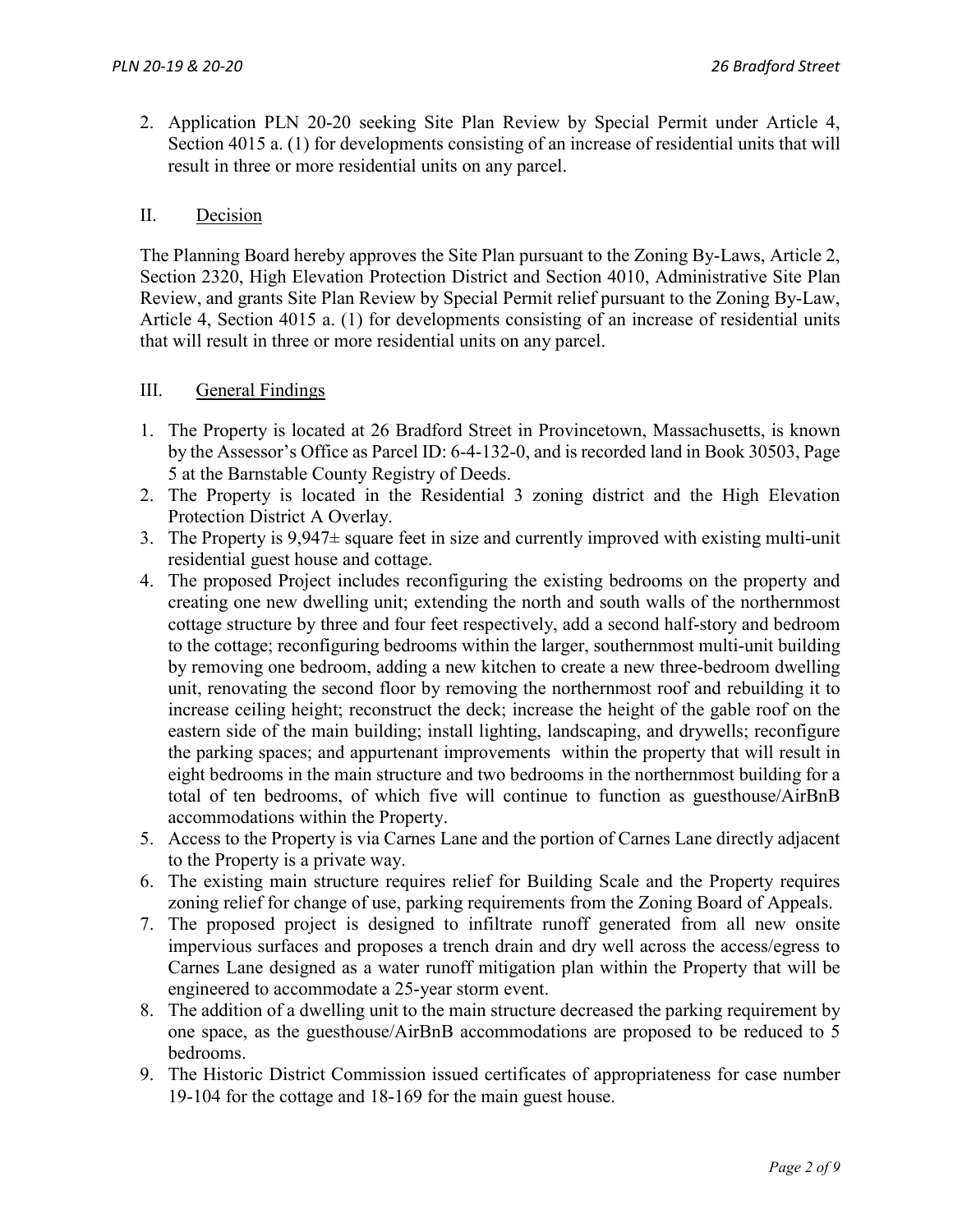- 10. The Board held two public hearings on this matter (Hearing on December 12, 2019 was opened and continued): February 13, 2020 and March 26, 2020. Note that the March 26, 2020 hearing was held virtually in accordance with Governor Baker's March 12, 2020 Order Suspending Certain Provisions of the Open Meeting Law and March 23, 2020 Order imposing strict limitation on the number of people that may gather in one place. Applicant Ted Smith presented the Project. A presentation was made at each hearing and the Board provided an opportunity for all those attending the public hearing to be heard.
- 11. The Applicant provided revised plans that included: parking plan demarcating and reconfiguring the seven parking spaces by moving spaces  $1 - 4$  in alignment with space 5, spaces 6 and 7 will remain tandem, and spaces 5 and 6 will remain perpendicular and tandem; landscape plan depicting proposed plantings adjacent to the south side of the cottage and maintaining the existing trees proximate to the permeable paver terrace; lighting plan identifying locations of down lighting and shielded lights corresponding to submitted light fixture specifications; water runoff mitigation plan showing gutters and downspouts for the existing structure and proposed new gutters, downspouts, and drywells for the enlarged cottage; and revised roof floor plans and exterior elevations showing a third-story roof deck that is 27' x 11' 4" on a single level on a single level and approximately 21'above the first floor, but is not higher than the roofline, to accommodate increasing ceiling height on the second floor below.
- 12. The Applicant provided site photographs depicting the existing main building, cottage, parking area, and areas of proposed work dated January 8, 2018.
- 13. The majority of those in attendance providing public comment at the February 13, 2020 and March 26, 2020 meetings and individuals writing letters expressed concerns about the project that included: increased lot coverage and reduced green area (lot coverage calculations propose an increase from 26% to 28% and revised green area calculations were provided on Feb. 3 showing a decrease in green area from 33.7% to 31.9%); providing more detail regarding the number and configuration of parking spaces due to concerns that property occupants would be parking on Carnes Lane and blocking portions of the private way (parking plan dated Feb. 19 depicts the seven designated parking spaces and their configuration within the property); increased stormwater runoff and erosion within Carnes Lane (a water runoff mitigation plan shows gutters and downspouts for the existing structure and proposed new gutters, downspouts, and drywells for the enlarged cottage and the Applicant is proposing a trench drain and dry well across the access/egress to Carnes Lane); expansion and visible height of the upper deck (the existing uppermost roof deck is 24' 6" x 11' 4" and approximately 19' above the first floor with an approximately 8' x 8' portion approximately 24' above the first floor, but not higher than the roofline; the proposed deck third-story roof deck that is 27' x 11' 4" on a single level and approximately 21'above the first floor [note: this was lowered from the initial proposed 24' above the first floor], but is not higher than the roofline, to accommodate increasing ceiling height on the second floor below, additionally, applicant provided photographs dated January 8, 2018 depicting the east and north elevations of the main building at 26 Bradford); increasing vehicular traffic on Carnes Lane (no increase in the number of parking spaces is proposed within the property and the required minimum number of parking spaces is being reduced by one space due to the conversion of a commercial unit to a residential dwelling); light pollution (the Applicant provided a lighting plan identifying locations of down lighting and shielded lights corresponding to submitted light fixture specifications); and construction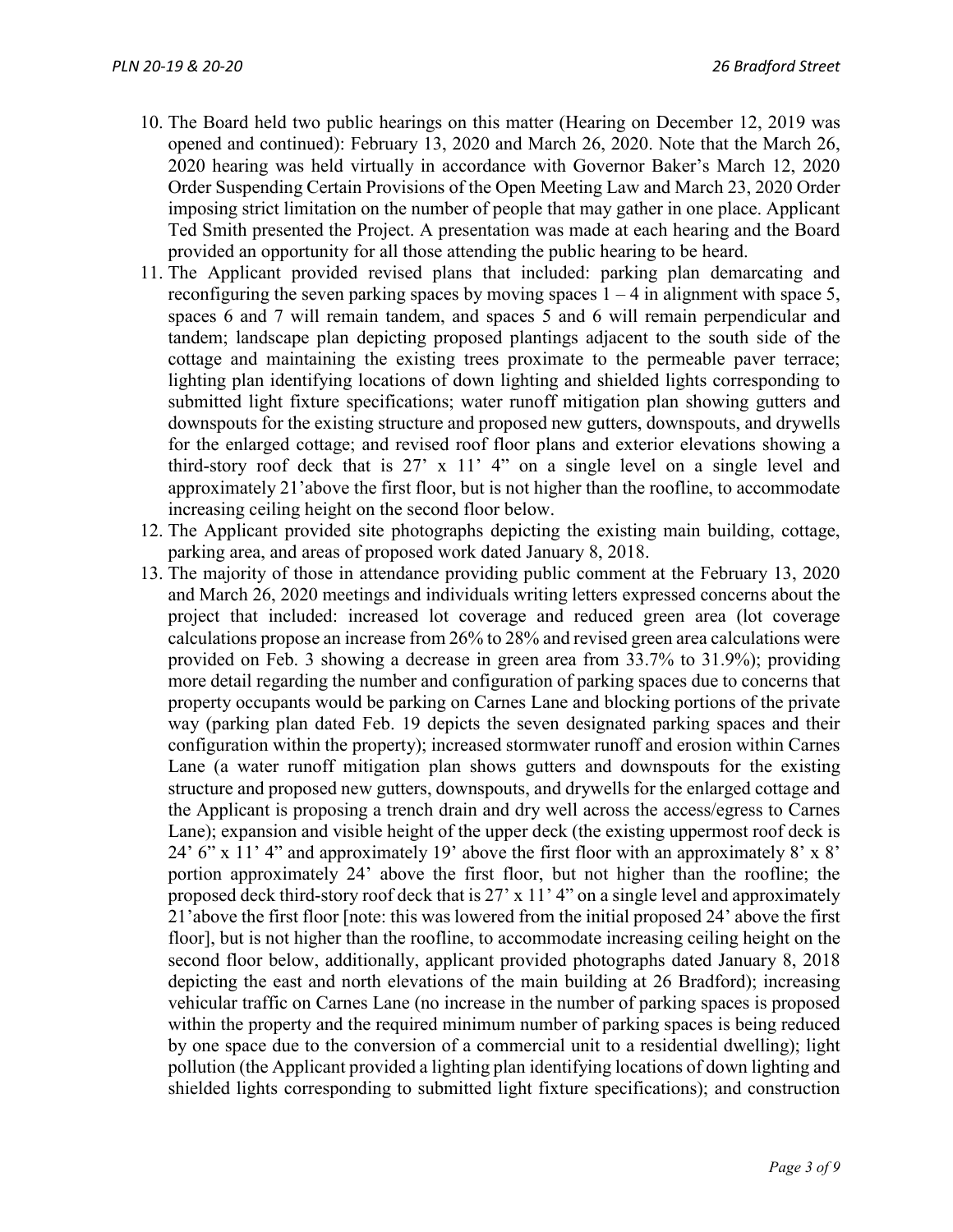impacts (the Project is conditioned to provide for regrading the private portion of Carnes Lane after construction to mitigate construction vehicle related impacts on the way). Those providing verbal testimony and written comments included direct abutters and other members of the public.

- 14. The applicant submitted plans and renderings of the project along with project narratives dated October 7, 2019 and February 19, 2020, and the Planning Board members had sufficient time to review the plans prior to the hearing. Plans included:
	- a. Plans entitled "Existing Site Plan of Land in Provincetown" and "Proposed Site Plan of Land in Provincetown" prepared for Hudson Harbor R.E. Properties LLC (No. 26 Bradford Street), at a scale of  $1'' = 10'$  dated October 2019 prepared by William N. Rogers Professional Civil Engineers & Land Surveyors and certified by William N. Rogers II, PLS No. 28410 in 2 sheets (24x36).
	- b. Plan set without title sheet prepared for 26 Bradford Street by Ted Smith Architect, LLC, uncertified, scale as shown, in 18 sheets (11x17): SK1.0 dated Feb. 19, 2020; SK1.1, SK1.2, SK1.3 and SK1.4 dated Mar. 26, 2020; E1.1 Existing First and Second Floor Plans and E1.2 Existing Roof Plan dated Jan. 8, 2018; A1.1 Proposed First and Second Floor Plans dated Feb. 19, 2018; A1.2 dated Mar. 26, 2020; A2.1 Exterior Elevations and A2.2 Exterior Elevations dated Feb. 19, 2020; A2.3 and A2.4 dated Mar. 26, 2020; E1.1 Cottage – Existing Plan and E2.1 Unit 3 Existing Exterior Elevations dated Jan. 2, 2019; A1.1 Cottage – Proposed Plans A2.1 Cottage Exterior Elevations and A2.2 Cottage Exterior Elevations dated Jan. 2019.
- IV. Applicable Law and Decision Criteria and Specific Findings:
- A. Site Plan Review under Article 2, Section 2320, High Elevation Protection District, C. Special Regulations for HEP Districts A and B.

*2. In its Site Plan Review, the Planning Board shall apply the following additional standards:*

- *a. Placement of buildings, structures, or signs shall not detract from the site's scenic qualities and shall blend with the natural landscape.*
- *b. Building sites shall be directed away from the crest of hills in order to preserve the visual and physical integrity of the dune unless such siting shall be more detrimental to the physical integrity of the dune.*
- *c. Developments for more than one structure shall incorporate variable setback and multiple orientation.*
- *d. Foundations shall be constructed to reflect natural slope of the terrain; excessive support members or mechanical systems shall be covered and screened.*
- *e. Landscaping shall consist primarily of native trees and plants.*
- *f. Retaining walls shall be screened with appropriate materials.*
- *g. Any grading or earth-moving shall be planned and executed in such a manner that final contours are consistent with existing terrain both on and adjacent to the site.*
- *h. Utilities shall be constructed and routed to minimize detrimental effects on the visual setting.*
- *i. Storage of petroleum products shall be placed on a diked impermeable surface.*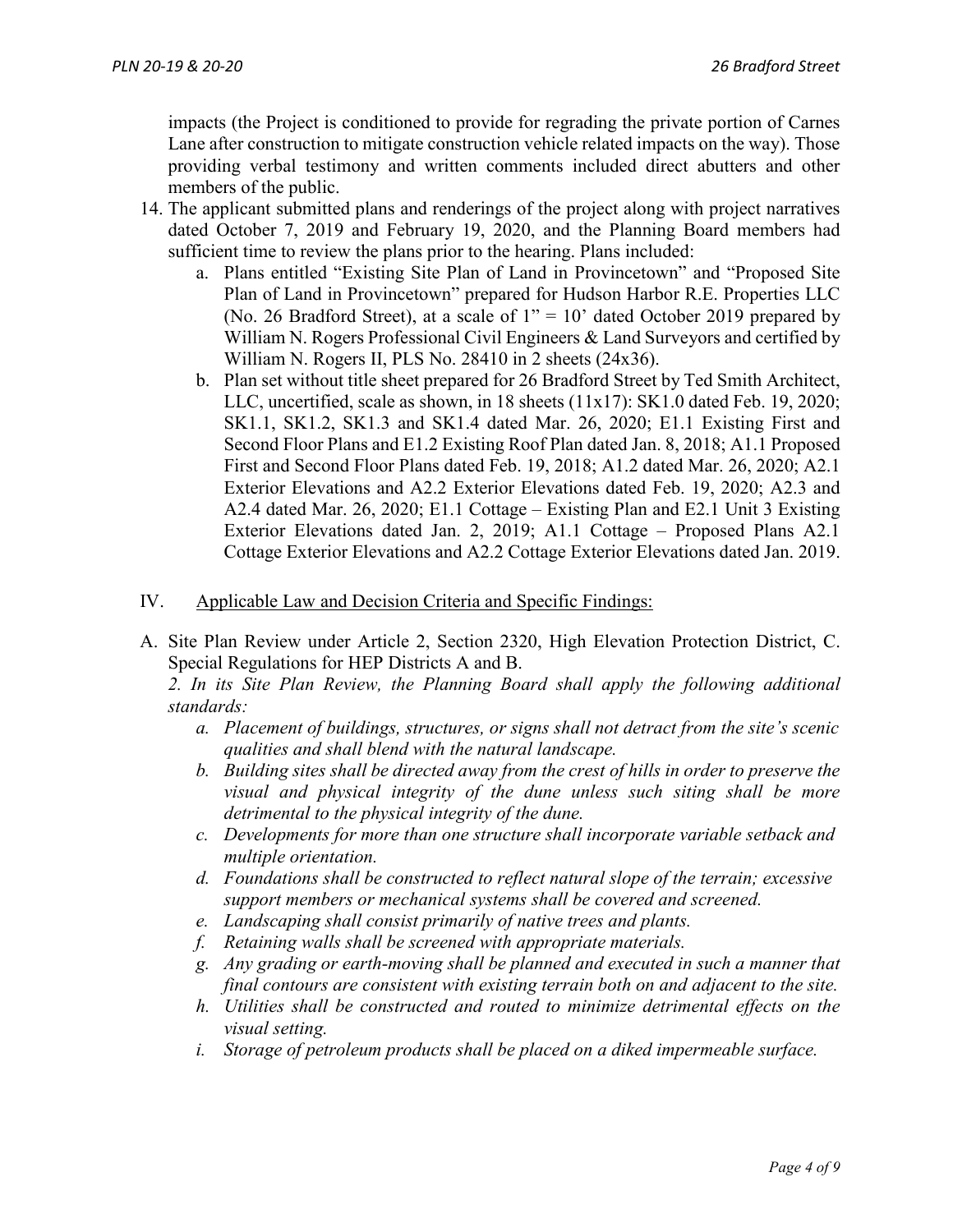- *j. All run-off from impervious surfaces shall be recharged on site by being diverted to storm water infiltration basins designed to handle a 25-year storm and covered with natural vegetation.*
- *k. No area totaling 2000 square feet or more on any parcel or contiguous parcels in the same ownership shall have existing vegetation clear-stripped or be filled 6 inches or more so as to destroy existing vegetation unless special controls are approved to control run-off, avoid erosion, and either a constructed surface or cover vegetation provided and mulched by end of August. No such areas shall remain through the winter without plant material cover.*

The Planning Board hereby finds the following:

- a) That the Project proposes extending the north and south walls of the northernmost cottage building by three and four feet respectively; add a second half-story and bedroom to the cottage; renovating the second floor by removing the northernmost roof and rebuilding it to increase ceiling height; reconstruct the deck; and increase the height of the gable roof on the eastern side of the main building; such that the additions and alterations will be harmony with architectural styles of the main building and cottage building, existing landscaping within the Property will be maintained above the minimum 30% green are, and distances to property boundaries comply with zoning setbacks, such that the Project will not detract from the site's scenic qualities and blends with the neighborhood landscape.
- b) That the Project's location is within the footprint of the existing buildings or additions directly adjacent to the existing buildings and over a portion of the existing roof deck, such that it is away from the crest of hill to the maximum extent practicable, and where the highest elevations of the dune are located to the northwest near West Franklin Street, and is not more detrimental to the physical integrity of the dune.
- c) That the standard does not apply where the Project is not a development for more than one building, but alteration and additions to the existing structures, such that they maintain variable setback and orientation.
- d) That the foundations for the renovated cottage are designed to maintain the existing topography within this portion of the Property and minimize visual appearance.
- e) That the Project is conditioned for all proposed plantings on the property to be native species and drought-tolerant.
- f) That this standard is not applicable where no retaining walls are proposed.
- g) That the grading or earth-moving associated with extending the north and south walls of the cottage by three and four feet respectively is proposed to result in final contours that mimic the existing topography and appurtenant landscaping.
- h) That this standard is not applicable where no utilities are proposed outside the structures.
- i) That this standard is not applicable where no storage of petroleum products is proposed.
- j) That the Project is designed to contain stormwater drainage within the Property where the Applicant submitted a water runoff mitigation plan that includes gutters, downspouts and dry wells for the roof area of the proposed expanded cottage proposing to increase the impervious roof area by  $240 \pm$  sq. ft. and a trench drain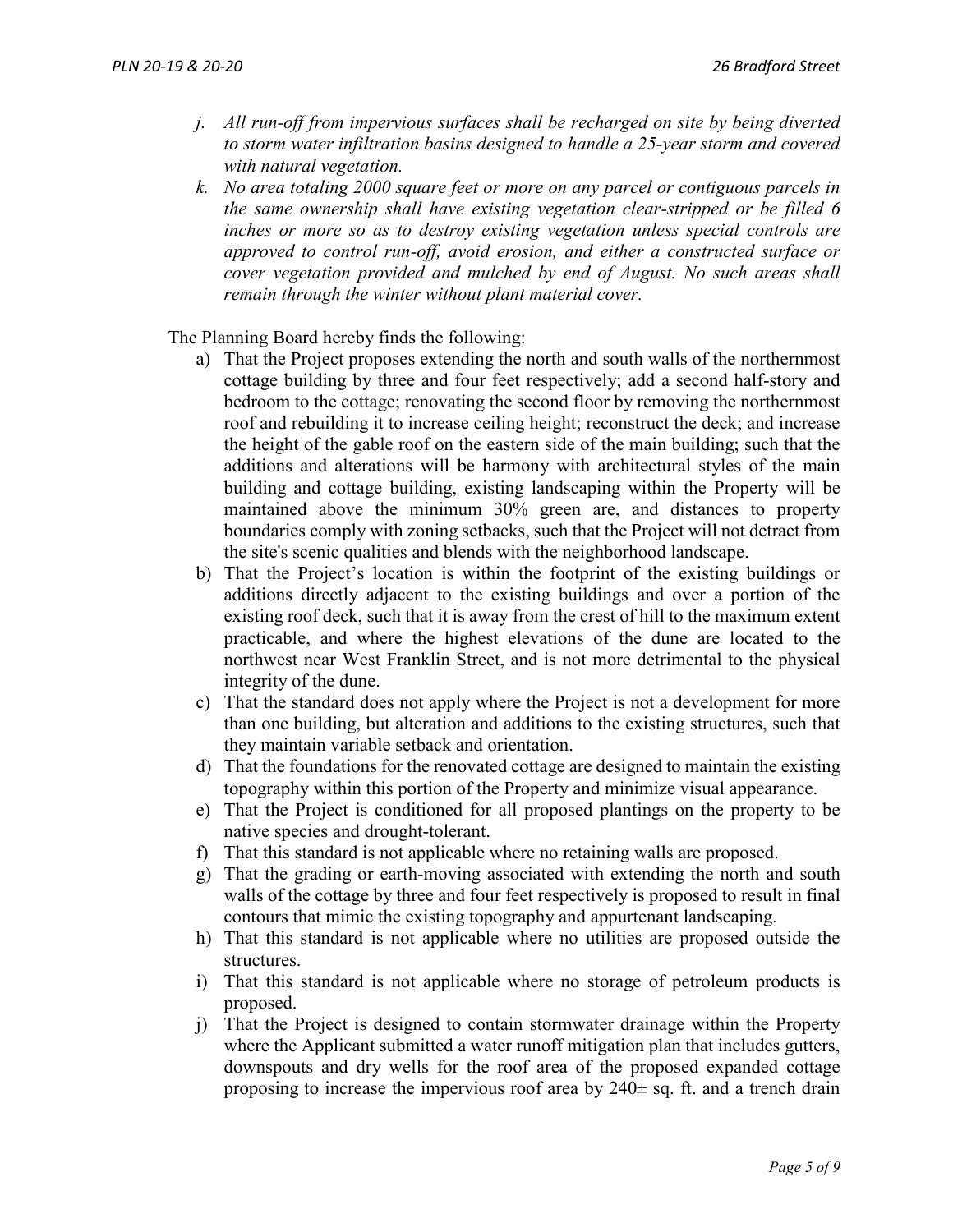and drywell at the northernmost portion of the property adjacent to the access/egress to Carnes Lane, and that the Project is conditioned for all stormwater runoff from proposed impervious surfaces to be fully contained within the Property and recharged on site using stormwater management system(s) designed to handle a 25-year storm.

- k) That this standard is not applicable where no vegetation clearing or fill is proposed.
- B. Site Plan Review under Article 4, Section 4035, Review Criteria:

*In its review of the site plan, the Planning Board shall consider the following:*

- *a. That the plan is in accordance with the Provincetown Zoning By-Laws and is consistent with the goals of the Local Comprehensive Plan.*
- *b. That the plan meets the design requirements outlined in Section 4163.*
- *c. That the plan shall address the requirements of Section 5331.*
- *d. Protection of public amenities and abutting properties through the mitigation of any detrimental impacts of any proposed use;*
- *e. Protection of unique, natural, scenic, or historic features of the site,*
- *f. The safety and convenience of pedestrian and vehicular movement within the site, and in relation to rights-of-way and properties in proximity to the site;*
- *g. Protection of the public health and safety within and adjacent to flood hazard areas;*
- *h. That the plan shall conform to the Illumination Standards of Section 3430 Illumination.*

The Planning Board hereby finds the following:

- a) That the Project is in accordance with the Provincetown Zoning By-Laws and is consistent with the Economic Development Goals of the Local Comprehensive Plan where the Project locates work within a previously developed parcel, maintains cultural heritage, and proposes mitigation measures to minimize the adverse impacts associated with development.
- b) That the Project meets the design requirements outlined in Section 4163 as described herein.
- c) That the Project does not require a Development Impact Statement where the scope of the project and the characteristics of the location do not indicate a need, and therefore the requirements of Section 5331 have been adequately addressed.
- d) That the Project's size and scope within a multi-unit dwelling in the Residential 3 zoning district avoiding detrimental impacts and protects adjacent public and abutting residential properties where the highest portion of the existing roof deck is proposed to be lowered by approximately 3 feet, maintains existing trees and screening within the proposed patio area, proposes dark sky compliant light fixtures, and maintains the existing uses within the Property.
- e) That the Project protects the unique, natural, scenic, and historic features of the Property where work includes additions to the existing buildings, alterations to the existing buildings and structures, and where the work was issued certificates of appropriateness by the Provincetown Historic District Commission.
- f) That the Project maintains the existing safety and convenience of pedestrian and vehicular movement within the site, and in relation to rights-of-way and properties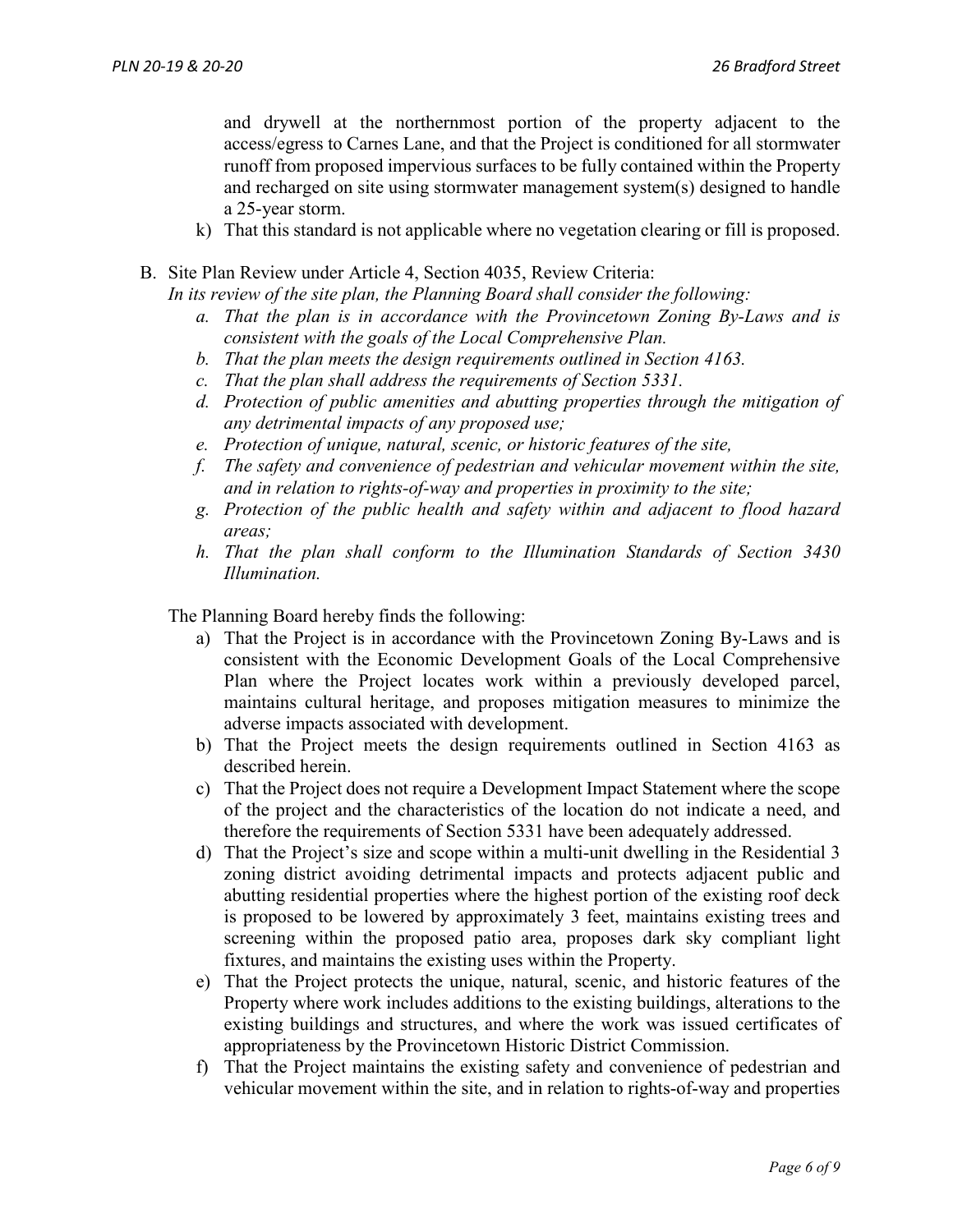in proximity to the site where seven existing parking spaces will be maintained, demarcated and realigned to improve identification of designated spots, the total number of parking spaces required has been reduced by one space, and the Applicant has agreed to regrade the private portion of Carnes Lane to mitigate impacts from the construction-related vehicles within the private way as a condition of the Project.

- g) That this standard is not applicable where there are no flood hazard areas within the Property.
- h) That the Project conforms to the Illumination Standards of Section 3430 Illumination where this Decision conditions proposed exterior lighting to be mounted not more than 15 feet high and to be dark sky compliant so as not to create light overspill onto adjacent premises or roadways or cast observable shadows, and so that it does not create glare from unshielded light sources where the following are met:
	- a. No internally illuminated signs are proposed on the Property.
	- b. No externally illuminated signs are proposed on the Property.
	- c. Exterior lighting fixtures will be mounted not more than 15 feet high.
	- d. Building floodlighting is shielded, will be put on motion sensors, and totals not more than 2,000 watts.
- C. Site Plan Review under Article 4, Section 4163, Residential Design Standards: *In its review of the site plan, the Planning Board shall require that the following minimum standards be met if applicable. The Planning Board may waive any design standard which would be unreasonable to enforce due to the peculiarities of the site or size of the development.*
	- *1. Ways within the site shall not intersect another way without the site or street outside the site at less than sixty degrees.*
	- *2. Curb radii at street intersections shall not be less than twenty-five feet.*
	- *3. The minimum width of traveled surface within the site shall not be less than eighteen feet.*
	- *4. Where unusual topographical conditions exist, the Board may permit center line grades to be up but not greater than twelve percent.*
	- *5. All storm water drainage is to be contained within the site in a manner acceptable to the Planning Board.*
	- *6. In new construction utility service shall be underground.*
	- *7. Surfaces of parking area should be suitable for the purpose planned.*

The Planning Board hereby finds the following:

- 1) That this standard is not applicable where no ways are proposed.
- 2) That this standard is not applicable where no new intersections are proposed.
- 3) That this standard is not applicable where no new traveled surfaces are proposed.
- 4) That this standard is not applicable where no new traveled surfaces are proposed.
- 5) That the Project is designed to contain stormwater drainage within the Property where the Applicant submitted a water runoff mitigation plan that includes gutters, downspouts and dry wells for the roof area of the proposed expanded cottage proposing to increase the impervious roof area by  $240 \pm$  sq. ft. and a trench drain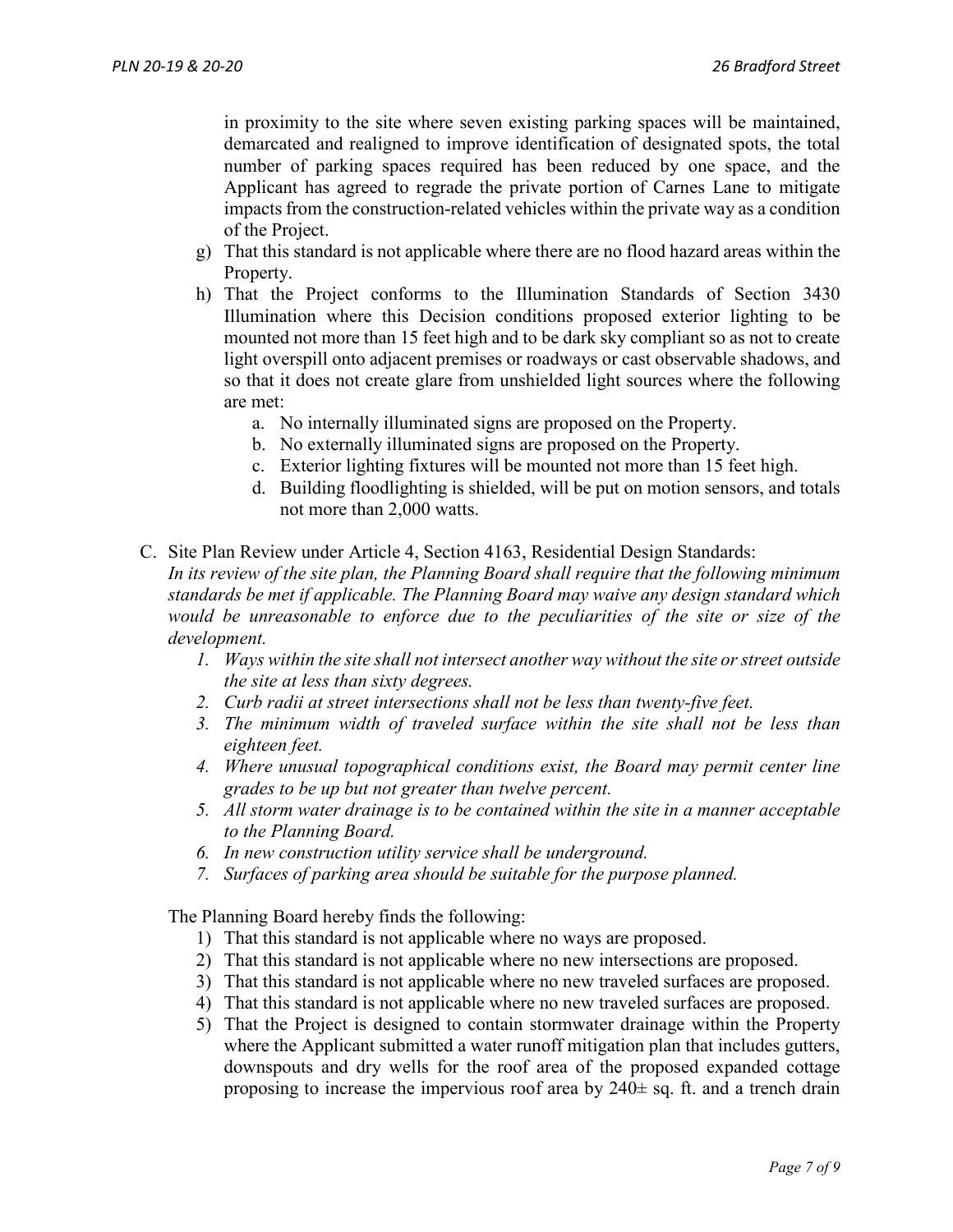and drywell at the northernmost portion of the property adjacent to the access/egress to Carnes Lane, and that the Project is conditioned for all stormwater runoff from proposed impervious surfaces to be fully contained within the Property and recharged on site using stormwater management system(s) designed to handle a 25-year storm.

- 6) That this standard is not applicable where no new utility service is proposed.
- 7) That the seven-vehicle parking area surface will be maintained as a stone surface, improved by installing parking curb markers to designate individual parking spaces, and install a trench drain and drywell at the northernmost portion of the property adjacent to the access/egress to Carnes Lane is suitable for the planned purposes.
- D. Site Plan Review by Special Permit:

The proposed Project is subject to Section 4015 (a)(1) *Developments consisting of an increase of residential units that will result in three or more residential units on any parcel*

The Planning Board hereby finds the following:

- a) That the Project proposes to create one new residential dwelling unit within the existing multi-unit property without increasing the total number of bedrooms.
- b) That the creation of one new dwelling unit reduces the minimum number of parking spaces required for the Property.
- c) As a result of the General and Specific Findings above (Section III and IV), the Board finds that the social, economic or other benefits of the Project for the neighborhood or town outweigh any adverse effects such as hazard, congestion or environmental degradation.
- E. Waivers. No waivers were requested as part of the application.
- V. Vote

#### Vote PLN 20-19 and PLN 20-20:

Motion by Paul Graves to approve the Site Plan pursuant to the Zoning By-Laws, Article 2, Section 2320, High Elevation Protection District and Section 4010, Administrative Site Plan Review, and grant Site Plan Review by Special Permit relief pursuant to the Zoning By-Law, Article 4, Section 4015 a. (1) for developments consisting of an increase of residential units that will result in three or more residential units on any parcel, with the conditions noted herein. The Motion was seconded by Ross Zachs.

VOTE: By 4 in favor, 0 opposed, and 0 abstaining the Planning Board Approved this application.

- VI. Conditions:
	- 1. Proposed exterior lighting shall be mounted not more than 15 feet high and shall be dark sky compliant.
	- 2. All plantings on the property shall be native species and drought-tolerant.